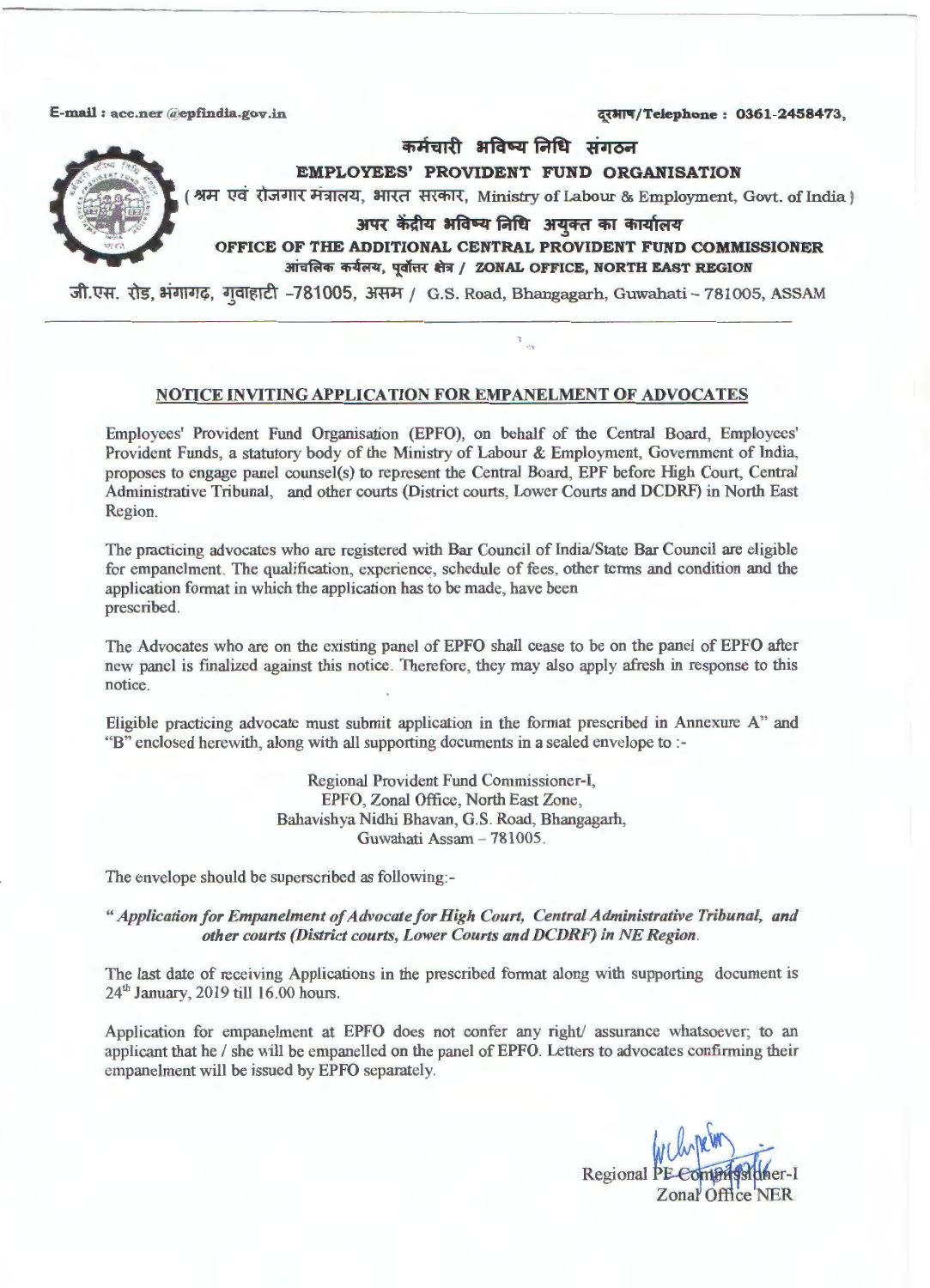### GUIDELINES FOR EMPANELMENT OF ADVOCATES

Following guidelines are designed to provide and regulate the manner and procedure for empanelling the advocates to represent and assist EPFO before various courts and for regulating the referrals of the cases and payment of fee/remuneration. These guidelines shall supersede all existing instruction in this regard, if any, and is subject to change without assigning any reason.

1. Eligibility of Empanelment

Before filling the application fonn, the candidates are advised to carefully read and follow the eligibility criteria, instructions and terms & conditions for empanelment of Advocates in EPFO mentioned herein below:~

(a) Qualification and experience for conducting cases in High Court;

- i) Be enrolled/registered as an advocate with the State Bar Council.
- ii) Have a minimum, relevant experience of Ten years of handling Civil, Criminal, Service, Labour, Arbitration matters and other cases before a High Court with a fair knowledge of Labour laws with special reference to Employees' Provident Funds and Miscellaneous Provisions Act, 1952 (E.P.F. and M.P. Act, 1952).

(b) Qualification and experience for conducting cases in CAT

- i) Be enrolled/registered as an advocates with the State Bar Council.
- ii) Have a minimum, relevant experience of Ten years of handling Civil, Criminal, Service, Labour, Arbitration matters and other cases before a High Court with a fair Knowledge of labour laws with special reference to Employees' Provident Funds and Miscellaneous Provisions Act, 1952 (E.P.F. and **M.P.** Act, 1952).
- (c) Qualification and experience for conducting cases in District courts, Lower Courts and DCDRF
	- i) Be enrolled/registered as an advocate with the State Bar Council.
	- ii) Have a minimum, relevant experience of Ten years of handling Civil, Criminal Service, Labour, Arbitration matters and other cases before a High Court with a fair Knowledge of labour Laws ,Consumer Protection and affairs with special reference to Employees' Provident Funds and Miscellaneous Provisions Act, 1952 (E.P.F. and **M.P.** Act, 1952).
- 2. Tenure of Empanelment

The initial empanelment will be for the period from date of empanelment to 31 .03.2019 Performance of empanelled advocates shall be reviewed at regular interval for continuance in the panel of Advocate.

- 3. Payment of Fee and Other Conditions
	- (i) The fee payable to the Advocates shall be governed by the guidelines issued through circulars by Ministry of Law and Justice and EPFO from time to time.
	- (ii) The Competent Authority shall have the right in exceptional cases to approve the payment of a higher fee than the fee mentioned in the schedule keeping in view the importance of the matter and the efforts put in by the advocate in a particular case.
	- (iii) No retainer fee shall be paid to any panel Advocate merely because such advocate has been empanelled .
- 4. Procedure for Empanelment
	- a. The applicant advocate must apply on the fonnat prescribed by the EPFO only. No other format will be entertained.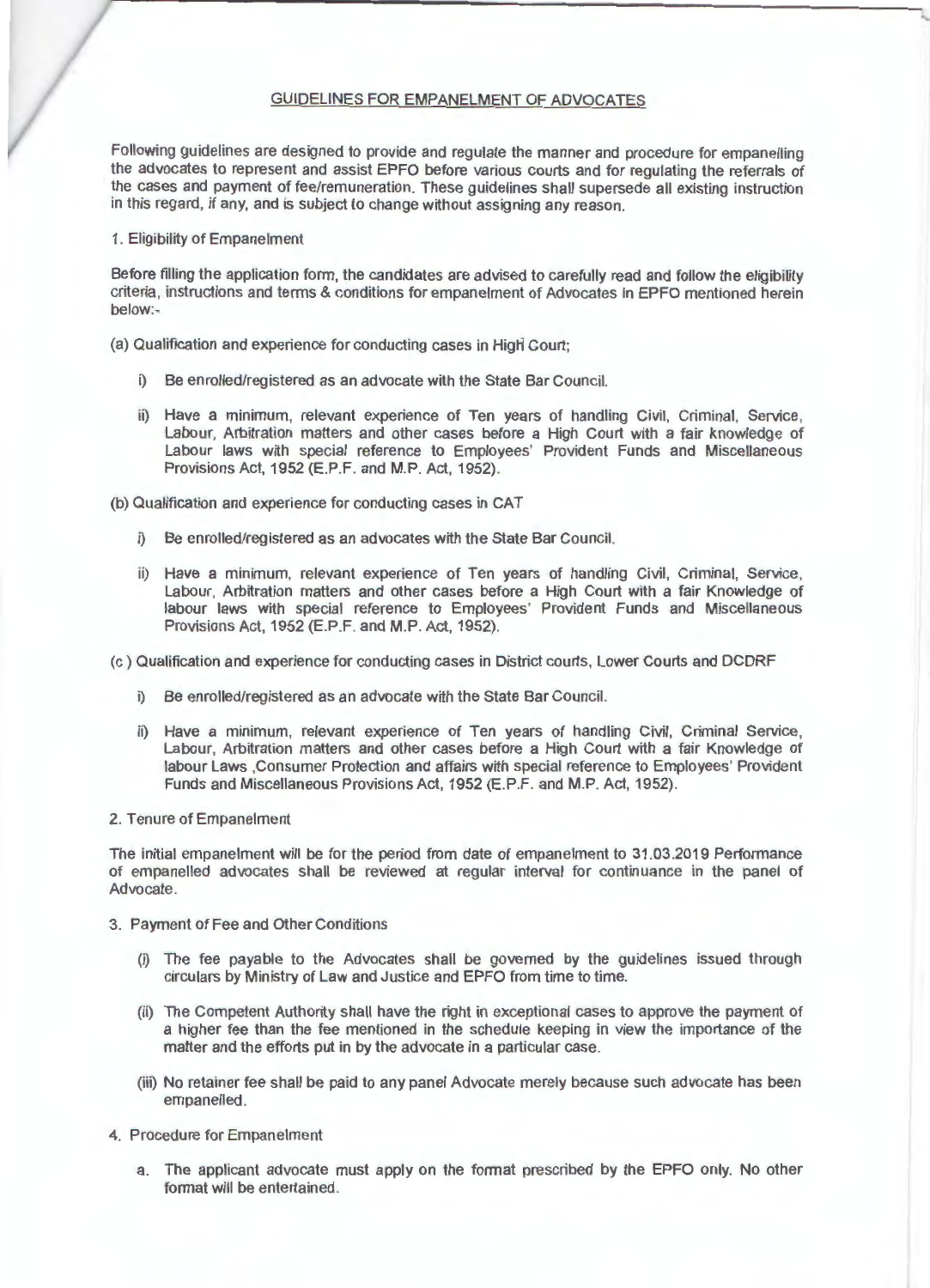- b. An applicant advocate willing to be empanelled for more than one forum (i.e. for High Court/CAT/DCDRF/ Lower Court/District Court etc.) may apply separately for each forum in separate envelope superscribed as mentioned earlier.
- c. Any application received after the last date prescribed in the advertisement shall not be entertained .
- d. No applicant advocate shall be called for interview/interaction unless he/she satisfies the eligibility conditions and is shortlisted for the same.
- e. Depending upon the requirement and number of applications received, EPFO reserves the right to be shortlist the candidates to be called for interview/interaction and to be empanelled.
- f. Merely fulfilling the eligibility criteria will not confer any right on an applicant advocate to be called for interview/interaction and to be selected.
- g. The decision of the competent authority regarding short listing and selection of the candidates shall be final.
- h. Canvassing in any form shall be treated as a disqualification. The candidature of such applicants shall be cancelled forthwith .
- i. A list of shortlisted applicant advocates with the date, time and venue of interview will be uploaded on our website i.e. www.epfindia.gov.in
- j. The applicant advocate shall bring original documents at the time of interview.
- k. The list of selected advocates will be made available on EPFO website www.epfindia.gov.in . Letter to applicant advocates confirming their empanelment will be issued by EPFO separately.
- 5. Duties of the Empanelled Advocates:
	- 1. The Advocate shall not advise any party or accept any case against the EPFO in which he/she has appeared or is likely to be called upon to appear for or advise which is likely to affect or lead to litigation against the EPFO.
	- 2. Timely appearance of the Counsel to contest the cases for EPFO in the court is a must. His/her absence in the Court, without any reasonable ground and notice in advance, will not be accepted.
	- 3. EPFO sends the information to the panel advocates through email regarding entrustment of a case and after receiving the e-mail, it is duty of the panel Advocates to collect the brief/copy of petition along with assignment letter from the concerned office of EPFO at the earliest.
	- 4. EPFO is free to engage any advocate of its own choice and an empanelled Advocate shall make no claim that he/she alone should be entrusted with EPFO's legal matter(s).
	- 5. Refusal by any advocate to accept any work without any reasonable cause (e.g. on grounds of conflict of interest) may entail removal of such advocate from the panel, forthwith without waiting for the empanelment period to expire.
	- 6. The advocates shall accept the terms and conditions of the empanelment as determined by the EPFO from time to time.
	- 7. In order to ensure that there is effective check on the cases being conducted , the Advocates on the panel must report the status of the cases after each date of hearing. Failure to submit status report will be a ground for removal of the name of the lawyer concerned from the panel.
	- 8. In cases where on the request of the union of India Ministry of Labour & Employment have also to be represented, no extra fee shall be paid to the advocate to watch and safe guard the interests of union of India, Ministry of Labour & Employment.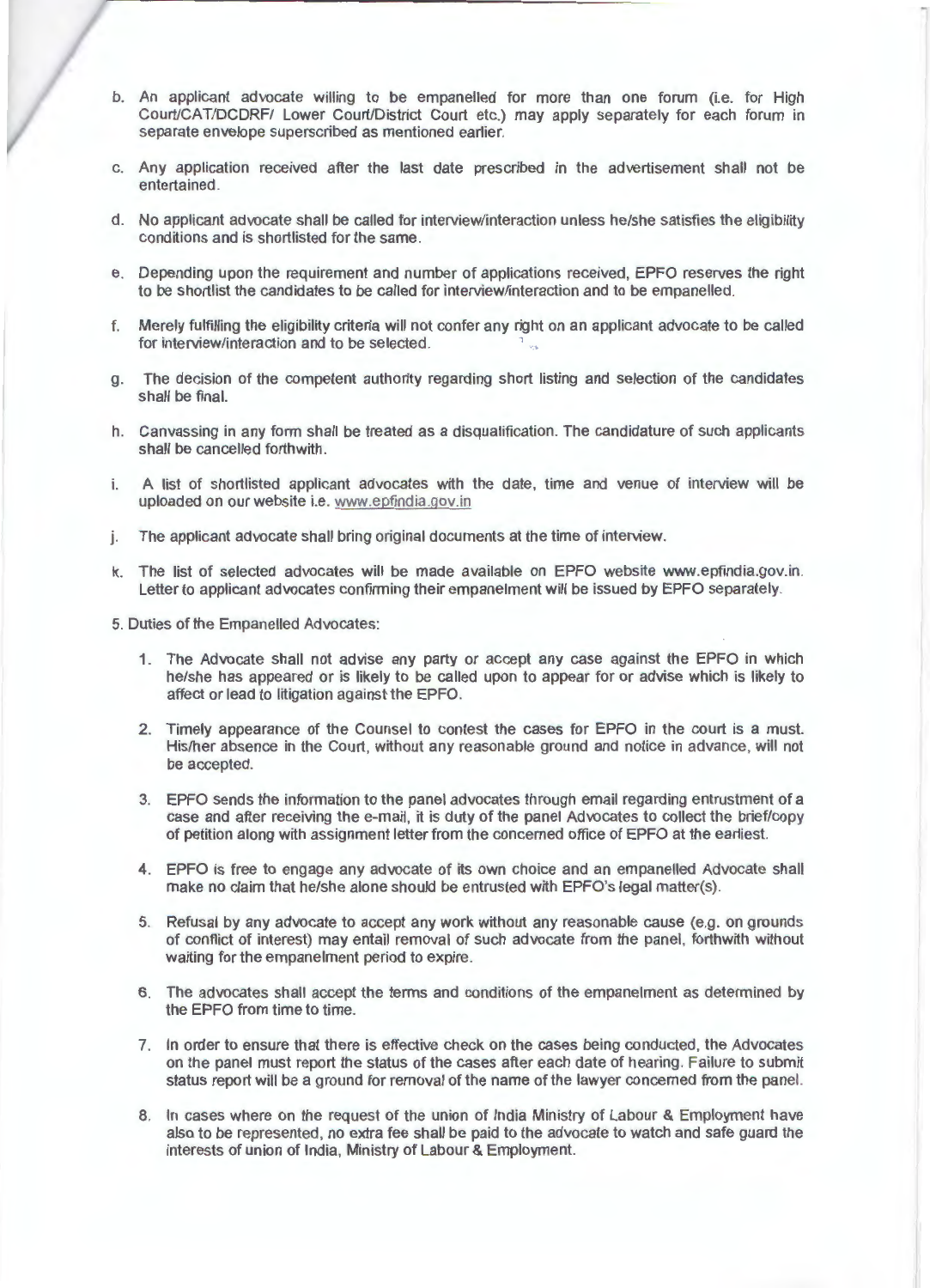- 9. If required render all assistance to special or senior Counsel engaged in a particular cases before the Supreme Court, High Court and other judicial bodies.
- 10. Keep EPFO informed and updated on all-important developments in the designated cases , dates of hearing, order of the court on the date of its pronouncement, supplying copy of orders /judgment etc.
- 11 . Furnish monthly statement about the cases represented by him/her before the concerned courts or any other authority and their outcomes.
- 12. When any case attended by him/her is decided against the Organisation, the Advocate concerned must give considered opinion regarding the reasons for such adverse order and the advisability of filling an appeal from such a decision not later than 5 working days of the order (kuchha copy).
- 13. 30% of the fees payable to the counsel shall be deducted if the certified copy of the judgment is not handed over to the Legal cell of EPFO within three days (excluding the time taken by the court in preparation of the copy) from the date of judgment.
- 6. Removal from panel:

EPFO reserves the right to terminate the empanelment of a Counsel with one month's notice in writing without assigning any reason. The counsel may also resign from the Organisation by serving one month's notice.

Empanelment shall be liable to be cancelled due to occurring of any of the following disablements on the part of the Advocate.

- (i) Giving false information in the application for empanelment;
- (ii) Failing to attend the hearing of the case without any sufficient reason and/are prior information;
- $(iii)$  Not acting as per EPFO's instructions or going again against specific instructions;
- (iv) Threatening, intimidating or abusing any of the EPFO's employees, officers, or representatives ;
- (v) Passing on information relating to EPFO's case on to the opposite parties or their advocates or any third party which is likely to cost any damage to the EPFO's interests;
- (vi) Giving false or misleading information to the EPFO relating to the proceedings of the case;
- (vii) Seeking frequent adjournments or not objecting the adjournment moved by other party without sufficient reason; and
- (viii) Frequent absence from the Court proceeding even if "pass over" or "proxy" is obtained by an advocate.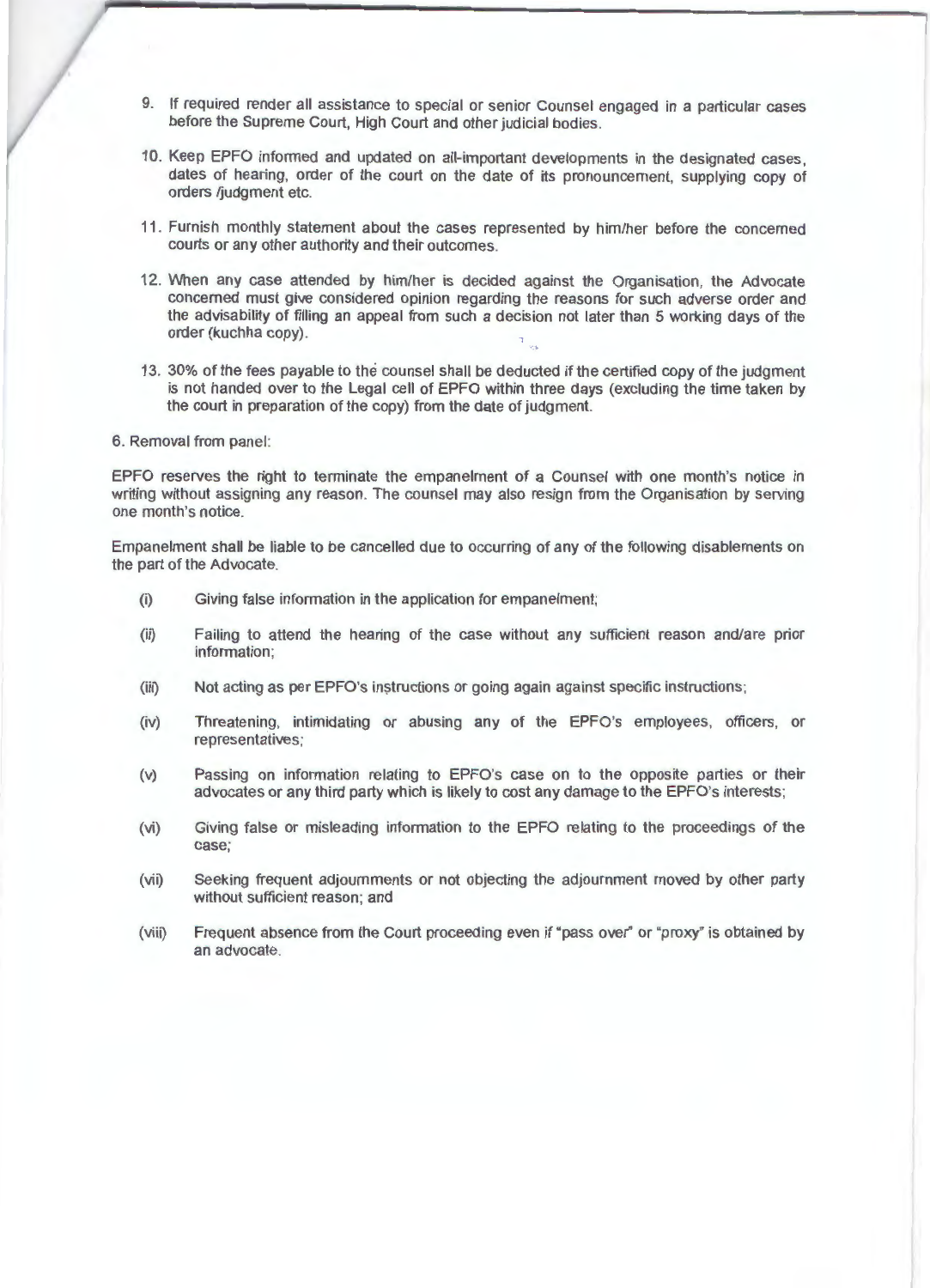### ANNEXURE-A

# APPLICATION NO ....... .................. (To be filled by EPFO)

### APPLICATION FORM FOR EMPANELMENT IN EPFO (TO BE FIELD IN BY ALL APPLICANT ADVOCATES )

To,

Regional Provident Fund Commissioner-I Employees' Provident Fund Organisation, Zonal Offcie, Bhavishya Nidhi bhavan, G.S. Road, Bhanagagarh, Guwahati-781005.

Name (in Block letter);

Father's name;

Court for which applied;

### CHECKLIST

List of documents attached (please)

Copy of all certificates & marks - sheets (Xth. onwards)

Experience certificate

Duly field Annexure-A & B

Others (Please specify) 1.

2.

3.

### PERSONAL DETAILS (In Block Letters)

- 1 Name in FULL;
- 2 Father's/Husband's Name;
- 3 Date of Birth;
- 4 Age on (last date of receipt of ; application)
- 5 Nationality;
- 6 Marital status;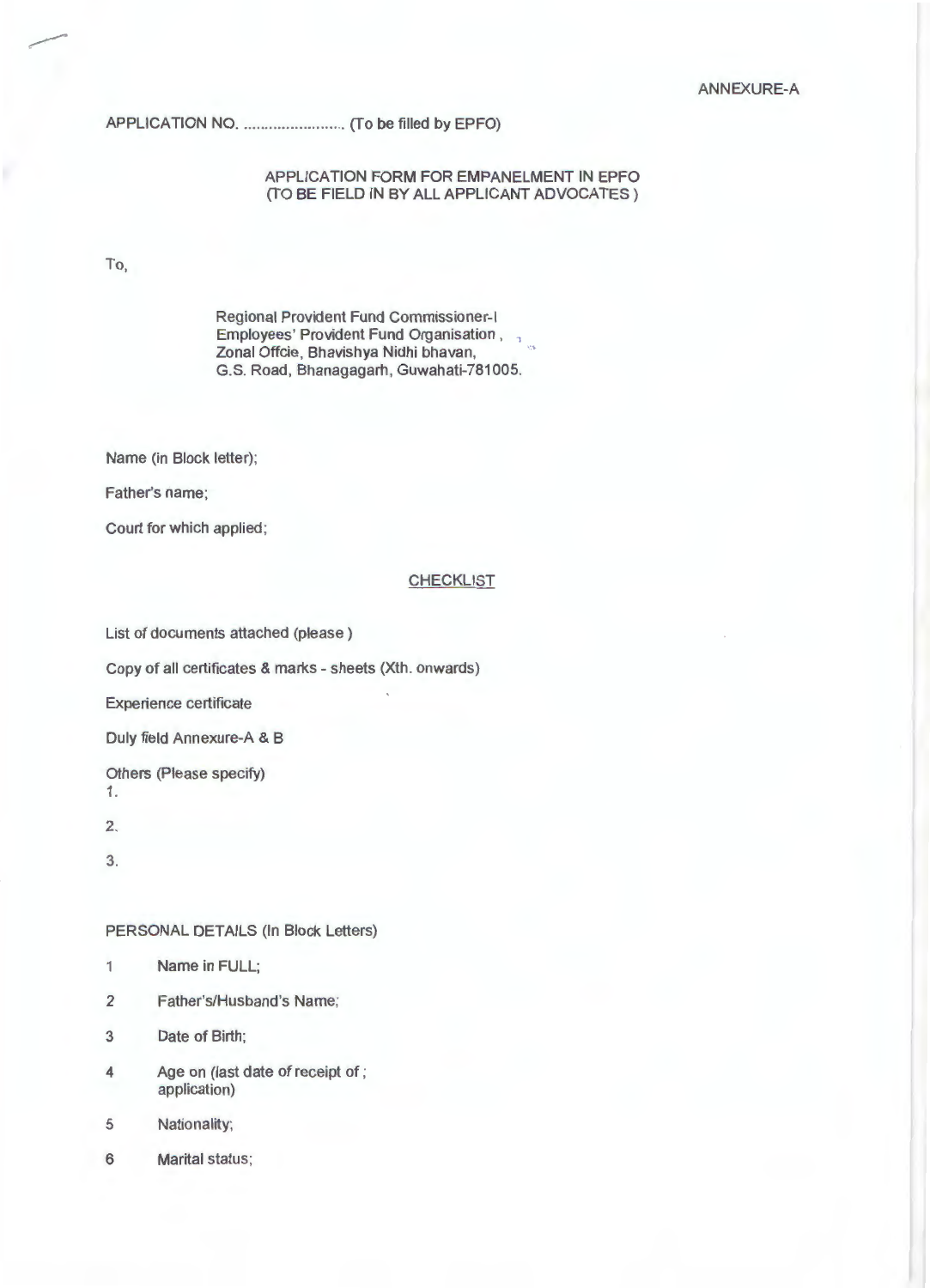- 7 Address for correspondence with ; PIN and phone
- 8 Permanent address with PIN and; phone
- 9 Address of office/chamber, if any,; with PIN and phone
- 10 Mobile Number(s);
- 11 Email ID:
- 12 Are you related to any EPFO employee? If so, please give details (Viz, Name, Designation, place of work & relationship with the applicant):

13. Details of Educational qualification (Commencing with the Matriculation or equivalent examination)

| Examination<br>Passed                       | Name of the<br>Board/University | <b>Class or</b><br><b>Division</b> | $%$ of<br><b>Marks</b> | <b>Subjects</b> | Year of<br>passing |
|---------------------------------------------|---------------------------------|------------------------------------|------------------------|-----------------|--------------------|
| 10 <sup>th</sup> / Matriculation            |                                 |                                    |                        |                 |                    |
| 12th/Intermediate                           |                                 |                                    |                        |                 |                    |
| Graduation                                  |                                 |                                    |                        |                 |                    |
| <b>LLB/ Law Graduate</b><br>Degree          |                                 |                                    |                        |                 |                    |
| <b>Post Graduation</b>                      |                                 |                                    |                        |                 |                    |
| <b>Other Professional</b><br>Qualifications |                                 |                                    |                        |                 |                    |

 $\frac{1}{4B}$ 

14. Whether the applicant is currently on the Panel of any other Government Department/PSU/Statutory Body/Autonomous Body etc., and if yes, the details (Self-certified Copy of the Office Order/ letter of empanelment may be attached):-

| Name of the Department/ PSU / Statutory<br>Body/ Autonomous Body | From |  |
|------------------------------------------------------------------|------|--|
|                                                                  |      |  |
|                                                                  |      |  |

15. Whether the applicant has worked as Legal Researcher (LR) attached to any Court/judge? If yes , the details and the supporting documents:-

| Name of Court/ judge | <b>Period of Research</b> | <b>Supporting documents</b> |
|----------------------|---------------------------|-----------------------------|
|                      |                           |                             |
|                      |                           |                             |
|                      |                           |                             |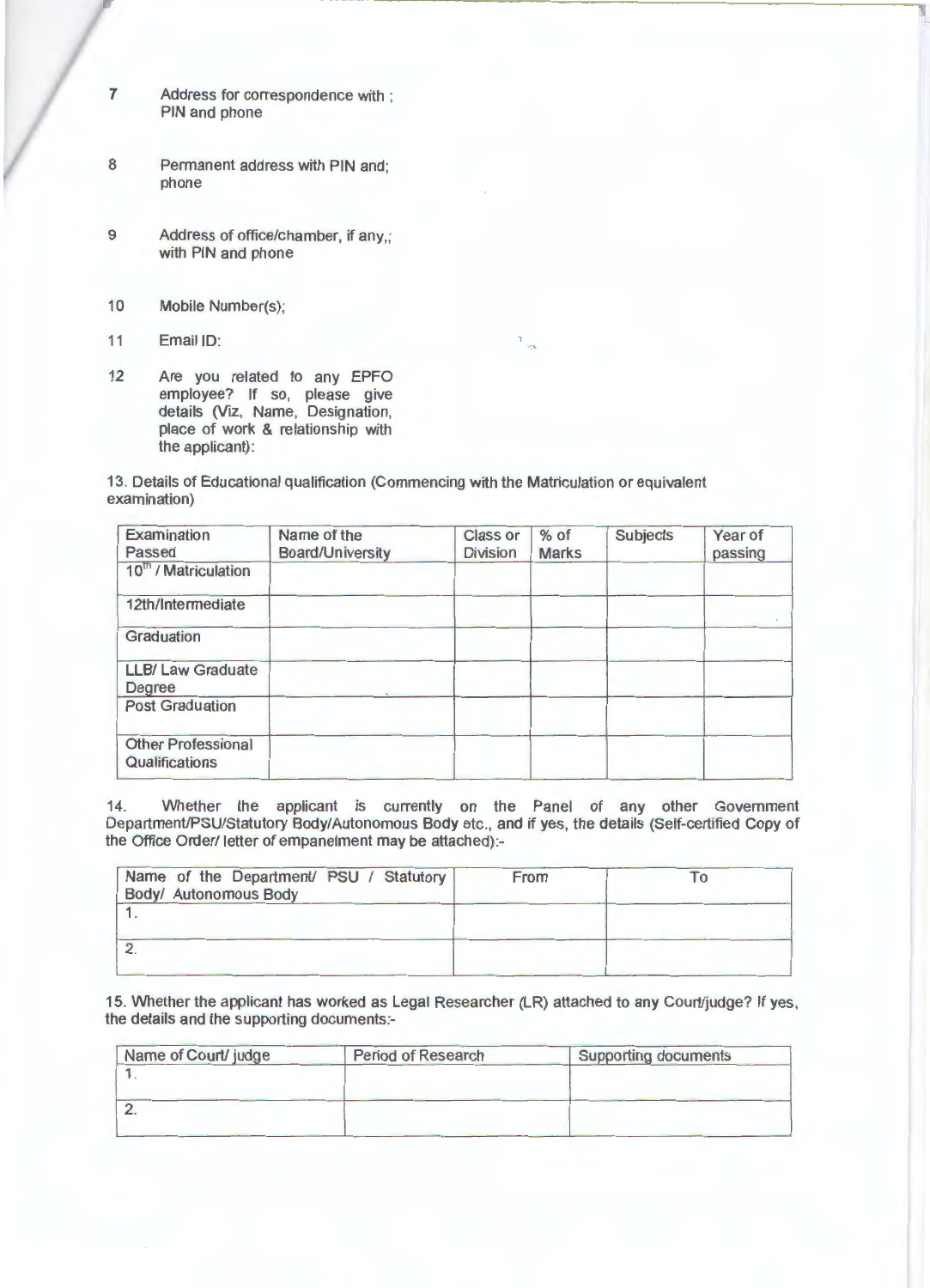16. If one or more advocates are associated as juniors of the applicant, their details be provided below:-

. ....

| SI. No. Name of the advocate | Enrolment no. with date |
|------------------------------|-------------------------|
|                              |                         |
|                              |                         |
|                              |                         |
|                              |                         |

17. Infrastructural facilities available with the applicant (Please tick if available) be provided below:

| SI. No. Office space | Office clerk | Steno/typist | <b>Support staff</b> |
|----------------------|--------------|--------------|----------------------|
|                      |              |              |                      |
|                      |              |              |                      |

18. No. of cases relating to EPF and MP Act'1952, if handled earlier:-.

| SI. No | Type of case (Documentary proof must be attached) |  |  |  |
|--------|---------------------------------------------------|--|--|--|
|        |                                                   |  |  |  |
|        |                                                   |  |  |  |

19. Whether the applicant has been engaged (through Vakalatnama) as counsel in any landmark or mother case? If yes, the particulars of the case with copy of the judgement wherein his/her name is recorded as advocate for one of the parties (Copy of order/judgement be attached as proof):-

| Name of the Court | <b>Case title</b> | Nature of Judgement |
|-------------------|-------------------|---------------------|
|                   |                   |                     |
|                   |                   |                     |

20 Whether Income Tax return filed for last five years? Yes/No (If yes, please attach the copies of the ITRs.)

21 . Details of Bank Account/ Aadhar Number be provided below:-

| Bank Account Details (Bank   PAN number<br>Account Number, Address of<br>the branch and IFSC code). | <b>Aadhar Number</b> |
|-----------------------------------------------------------------------------------------------------|----------------------|
|                                                                                                     |                      |

22. Whether any proceeding has ever been commenced or is continuing before the disciplinary Committee of the Bar Council for alleged professional misconduct:-

| SI.<br>No. | Details of allegations and Proceedings | Finding made by the Disciplinary Committee |
|------------|----------------------------------------|--------------------------------------------|
|            |                                        |                                            |
|            |                                        |                                            |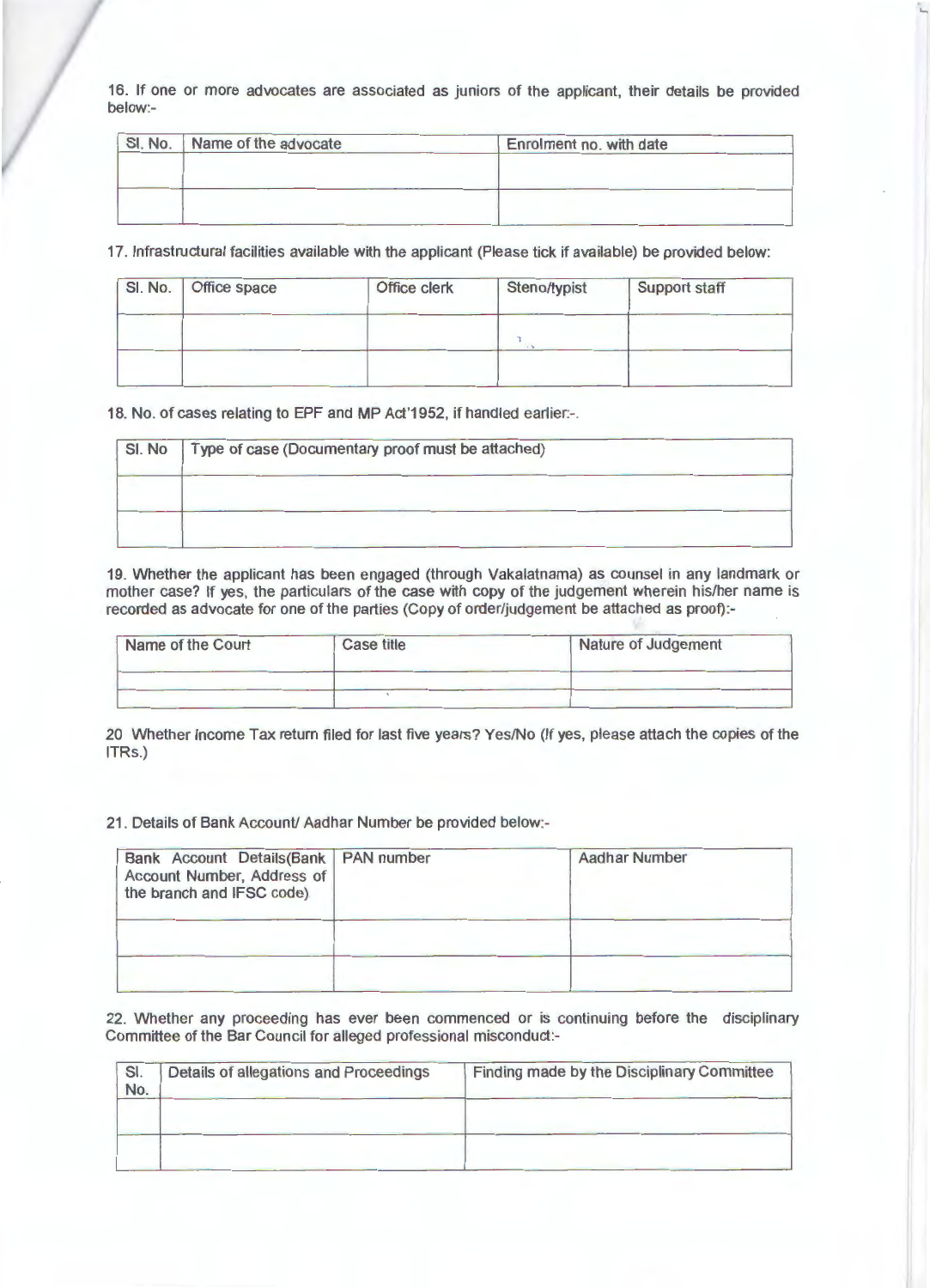23. Whether any criminal complaint has ever been filed or FIR registered or any criminal proceeding has ever commenced against the applicant advocate:-

| SI. No. | Details of allegations and Proceedings | Finding made by the Court |
|---------|----------------------------------------|---------------------------|
|         |                                        |                           |
|         |                                        |                           |
|         |                                        |                           |

24. Any additional professional qualification(s), which will further the candidature, including membership of professional societies, awards and honours etc. may be listed in the box below.(Documentary proofs may be attached):

 $\mathbb{E}_{\mathbb{Q}_p}$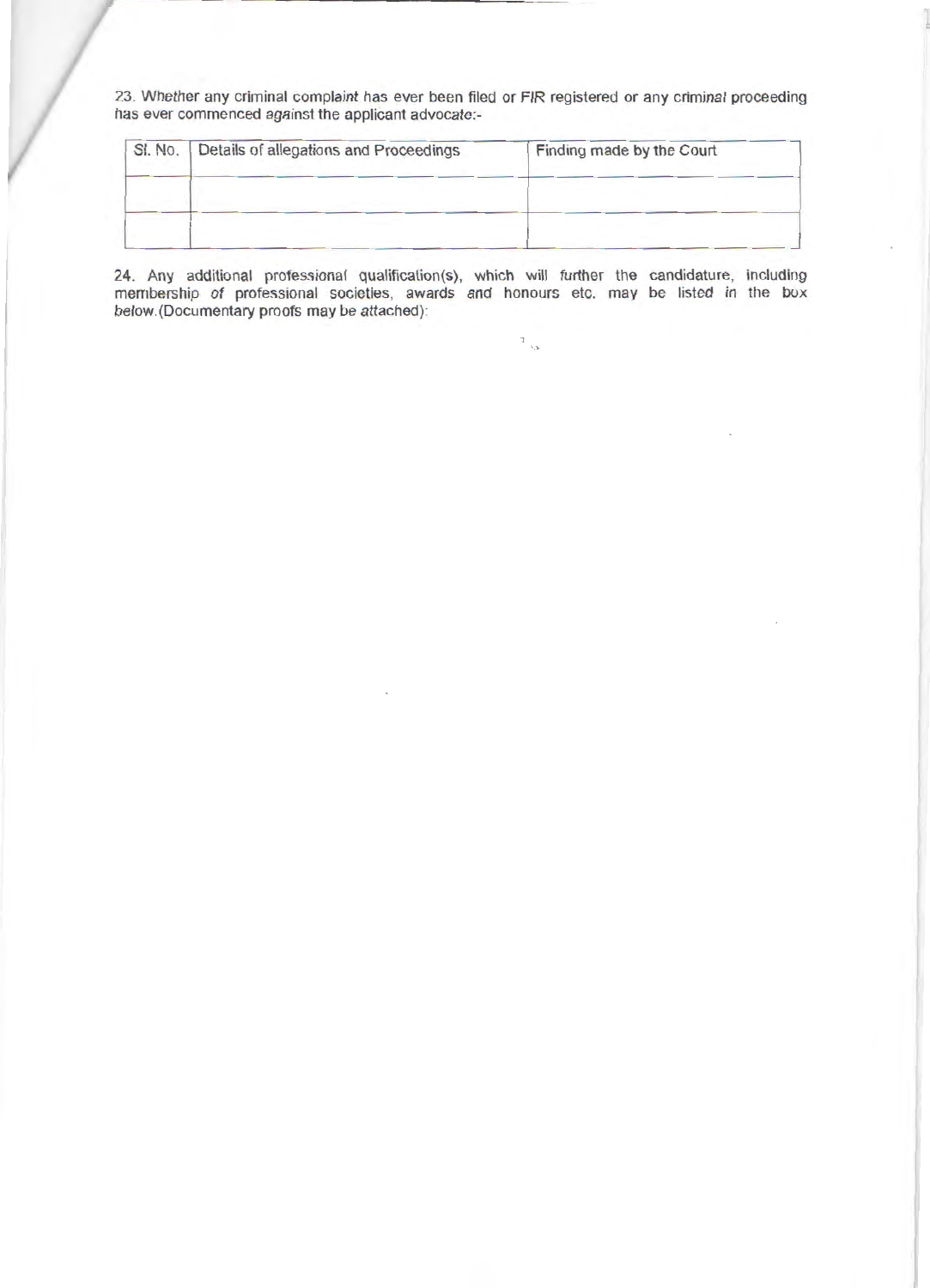### UNDERTAKING

1) I hereby confinn and declare that the information furnished in the application and in the attached Certificate is true/correct and complete to the best of my knowledge and relief. I have not concealed any relevant information. I am fully aware that if any of the information furnished by me is found to be false/ incorrect, my candidature for the empanelment will be treated as cancelled and matter will be referred to the appropriate authority.

2) I also undertake to maintain absolute secrecy about the cases of the EPFO as required under the Act, Rules and Regulations thereunder.

3) I also undertake to return all case files and records to the EPFO as and when required by EPFO.

4) I agree with the Fee Schedule notified by EPFO.

Place and Date:- Signature of Advocate Enrolment Number Mobile Number